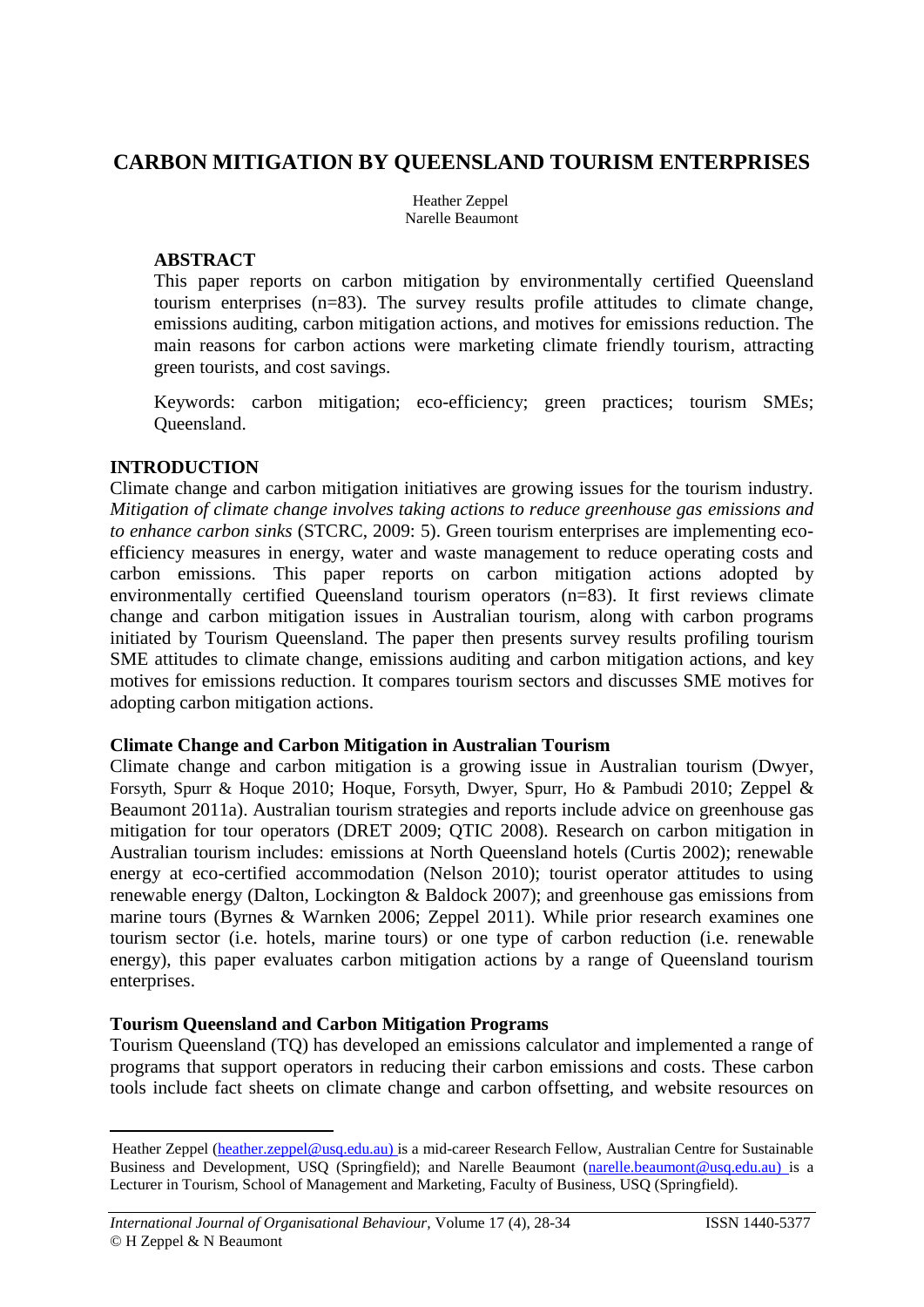sustainability and climate change (TQ, 2010a). The Queensland *Tourism Action Plan to 2012* focuses on *sustainable tourism initiatives to assist industry deal with climate change* (TQ, n.d). The Sustainable Regions Program was implemented by TQ during 2009 to improve the environmental performance and emissions reductions of tourism operators (TQ 2010b). This program was developed in partnership with EC3 Global, ecoBiz, Ecotourism Australia, regional tourism organisations and local councils. Sustainability initiatives based on ecoBiz involved over 70 tourism operators in five coastal regions and one outback locality. A report on four regions in the Sustainable Regions Program (Airlie Beach, Mackay, Stradbroke Island and Winton) found 49 tourism operators planned to reduce their carbon footprint, 28 operators completed a baseline assessment, 19 businesses completed a carbon footprint, 14 planned to invest in green technology and three businesses planned to offset their emissions (EC3 Global 2009). A related climate change initiative in 2009 was *The Biggest Carbon Loser* funded by a Queensland Government Low Carbon Diet grant that involved 38 participants (mainly tourism enterprises) in the Scenic Rim region of Southeast Queensland.

#### **METHODOLOGY**

A carbon mitigation survey was developed based on a website review of climate change, carbon abatement, green business and sustainability practices promoted by Tourism Queensland, and other government tourism agencies in Australia (Zeppel & Beaumont 2011b). The websites of ecotourism certified operators were also reviewed for their carbon mitigation actions, along with the green business practices recommended in eco-certification programs, and the eco-efficiency (i.e. energy, water, waste) measures listed in Tourism Queensland's environmental indicators benchmark survey in 2010 (TQ 2010c). These provided the basis for the types of carbon mitigation actions listed in the tourism survey, along with other questions about operator motives for emissions reduction actions. The survey included 24 questions about the tourism business, climate change, and carbon actions.

The carbon mitigation survey of Queensland tourism operators (n=83) was conducted during January to October 2011. The target group for this survey was tourism operators with environmental credentials such as Eco Certification or Climate Action Certification (Ecotourism Australia); Eco Friendly Star accommodation (AAA Tourism); Earthcheck, Green Globe, or ecoBiz accreditation; or members of Savannah Guides and Planet Safe in North Queensland. These certification programs promote environmental best practice and eco-efficiency actions. Emissions auditing is required by ecoBiz, Earthcheck, and for Climate Action Certification. The environmentally certified tourism operators were located on website databases listing certified members. The carbon mitigation survey was forwarded to 380 tourism operators by email or post, along with some phone interviews or face-to-face interviews. There was a response rate of 25% with 83 completed surveys. The respondents to this carbon survey were Eco certified  $(n=58)$ , Eco Friendly Star rated  $(n=14)$  or had Earthcheck/ecoBiz accreditation (n=11). The next section presents results from the survey of these Queensland tourism enterprises.

## **RESULTS**

Respondents to the carbon mitigation survey were: Accommodation (n=40), Tour Operators  $(n=31)$ , Attractions  $(n=8)$ , Convention Centres  $(n=3)$ , and a Tourism Organisation  $(n=1)$ . Nature tourism businesses were located in the rainforest, reef and savannah destinations of Northern and Central Queensland (n=43), or in national park, rural, and coastal areas of Southern Queensland (n=38). There were 17 marine tourism enterprises including diving, reef tours, sailing, kayaking, whale watching, and one aquarium. Other accommodation and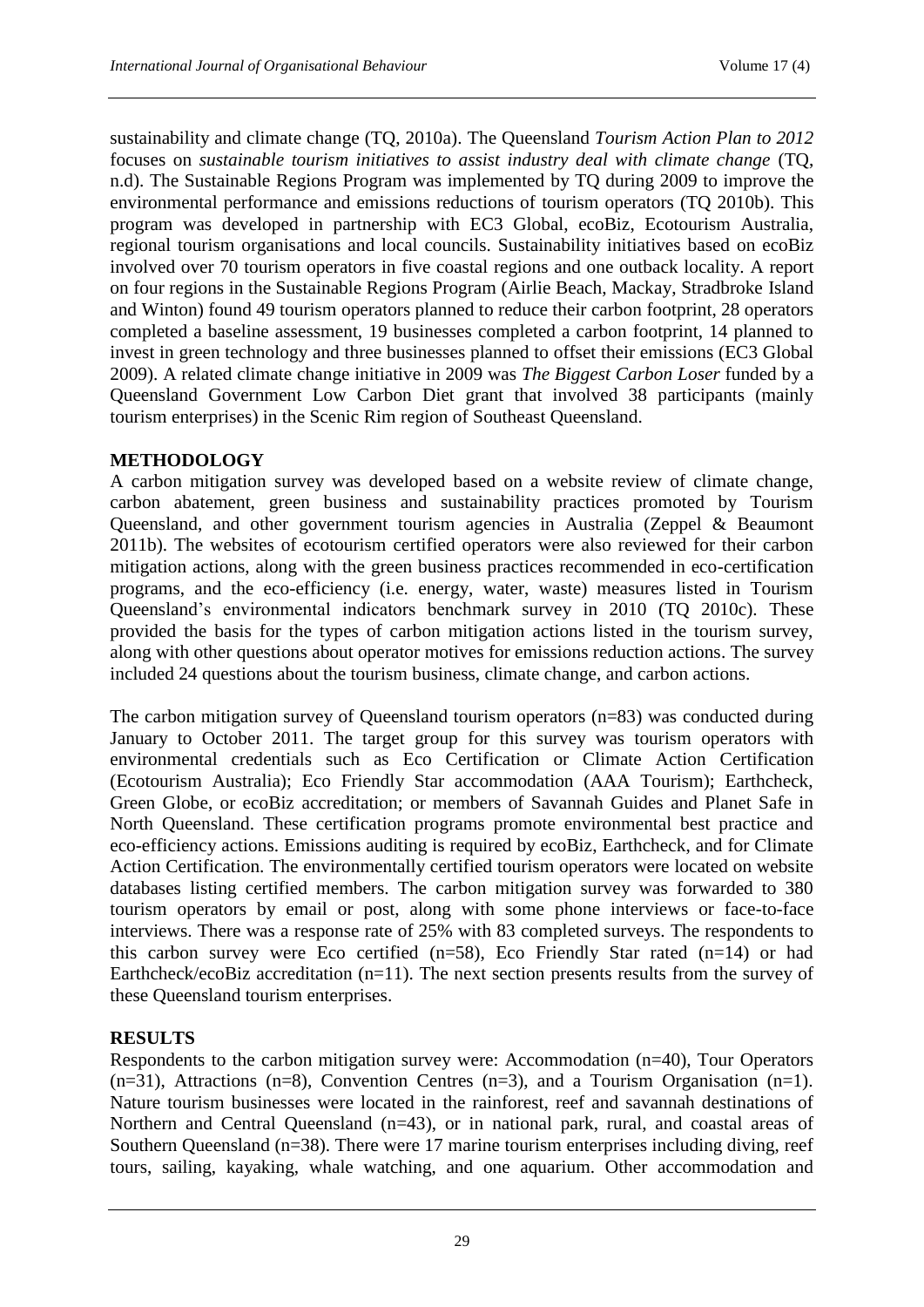convention centres were located in the urban areas of Cairns, the Gold Coast and Brisbane. The size of the tourism enterprises ranged from Small Business (1-4 staff) (n=33), Medium Business (5-20 staff) (n=24), and Large Business (over 21 staff) (n=26). The tourism role of respondents completing the survey were the business owner/operator (n=44), or manager  $(n=25)$ , business/operational staff  $(n=9)$ , and environmental staff (4).

## **Climate Change and Queensland Tourism Enterprises**

The majority of surveyed tourism enterprises (n=73, 88%) agreed that climate change was an important issue for the tourism industry. A few operators (n=8, 10%) thought climate change may be an important tourism issue, while one operator each stated 'not sure' and no' on this. The 'no' respondent believed climate change was a natural process; while the 'not sure' respondent commented on *two extremes to the argument. No apparent middle ground.* Comments by those that responded 'maybe' indicated they wanted more research, were unsure about causes or the credibility of climate change information. They also referred to customer perceptions of climate change, preference for environmentally friendly practices, or buying tourism products on price as more important business factors. Operators that agreed climate change was an important tourism issue and referred to impacts on the reef, weather, wildlife, and destinations; protecting the environment; customer and industry expectations of sustainable practices; the impact of rising energy costs; and businesses adopting ecoefficiency measures. A few respondents commented on the carbon footprint of travel and the impact of a carbon tax (from 1 July 2012) on business operating costs. One reef tour operator stated *Climate change will affect us all but correct reporting is important to prevent hysteria, its being over marketed and de-sensitising pax* (passengers). These responses highlight operator awareness of climate change impacts on the natural environment, and eco-efficiency actions due to higher fuel and energy costs.

Most tourism enterprises (n=72, 87%) either strongly agreed (n=44, 53%) or agreed (n=28, 34%) that it was important to reduce the carbon footprint and emissions of their tourism business. Nine operators (11%) were neutral on this point, one noting their resort development was based on being ecologically sustainable. One accommodation manager strongly disagreed with this point, did not think climate change was important, and their only eco-efficiency measure was the installation of CFL bulbs at their property solely motivated by cost savings. The types of carbon reduction or green business training undertaken by tourism enterprises included TQ workshops on climate change/Climate Futures/Sustainable Regions (n=39), ecoBiz/Climate Smart Business/Low Carbon Diet workshops (n=25), Qantas Sustainable Tourism seminar  $(n=8)$ , Acclimatise your business workshop  $(n=5)$ , and Greenhouse Challenge Plus (n=4). One large rainforest attraction provided environmental awareness training for their staff and contractors. Two smaller operators were interested but lacked access to green training: *regrettably not in local area & unable to travel.*

Some 34 tourism businesses (41%) had completed an audit of their carbon emissions/energy usage, either with an online emissions calculator (n=19) or they had employed a consultant to audit their emissions (n=15). One attraction had an energy company conduct an audit of their emissions. Another 28 tourism operators planned to do an emissions audit in the next 12 months, while 22 tourism enterprises did not think an emissions audit was necessary for their business. One stated they would *rather spend \$ on action rather than audits;* while another commented *not required—NGERS calculator reported that our emissions level was below the threshold.* Tourism businesses assessed their carbon emissions with free online calculators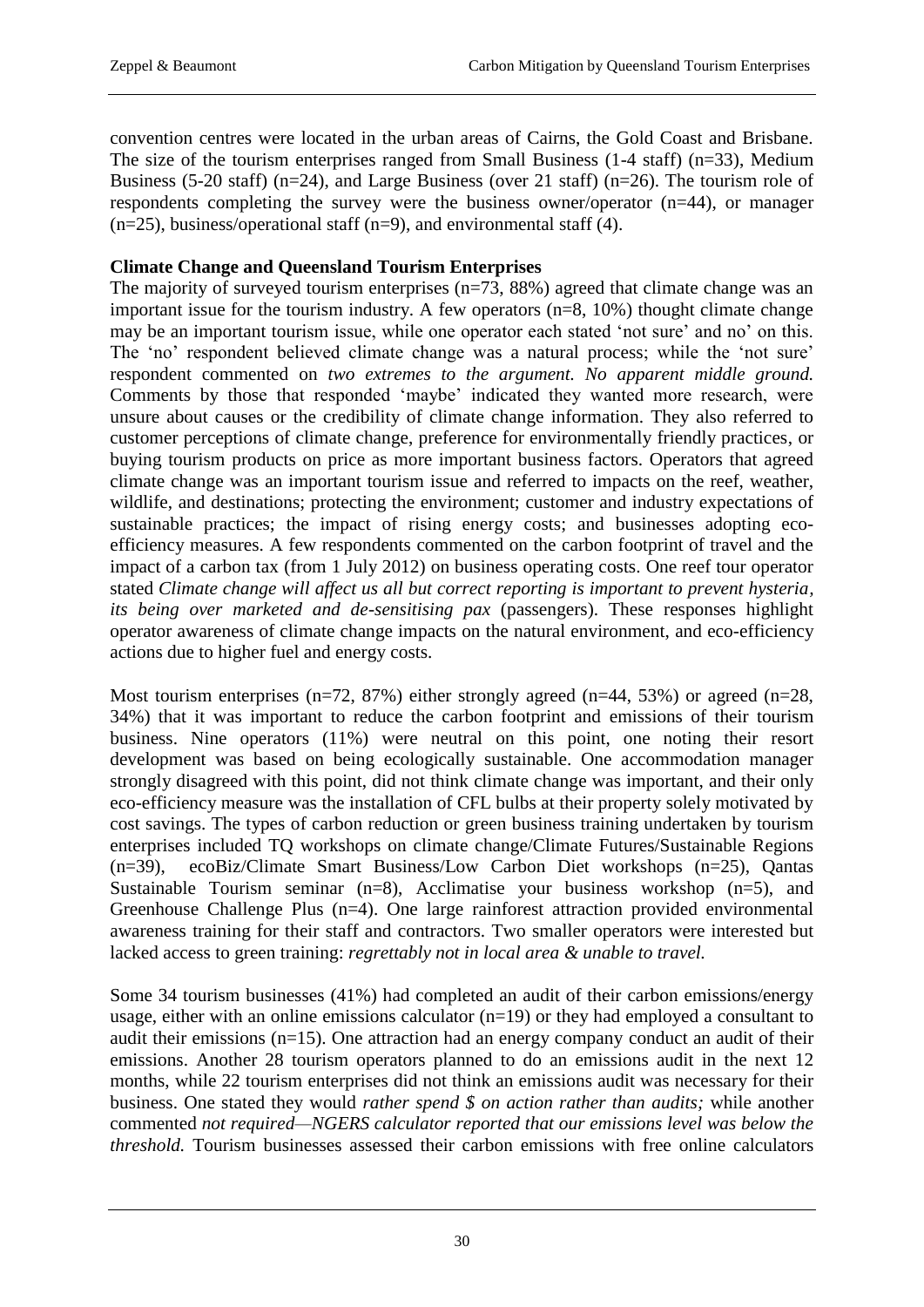from ClimateSmart, GBRMPA, ecoBiz, NGERS, Greenfleet, and Greenhouse Challenge Plus, or had their carbon emissions audited with Earthcheck software by EC3 Global.

Queensland tourism operators have adopted a range of carbon mitigation practices (Table 1). These include lower cost energy efficiency measures such as light bulbs, appliances, and reducing standby power (n=78, 69,  $\&$  61), plus recycling and reducing solid waste (n=75). Half of the tourism enterprises were training staff ( $n=48$ ) or informing visitors about reducing carbon emissions (n=44). Less than half of all surveyed operators have roofing insulation, use room fans or operate new fuel efficient transport (n=39, 38, & 32), choose green suppliers  $(n=38)$ , or market their emissions reduction actions  $(n=35)$ . About a quarter of tourism operators have installed solar power; use solar/heat pump hot water heaters; implement other energy initiatives like conserving water, minimising energy use, gas heating or renewable energy; or carbon offset. Only a few tourism enterprises are using biofuels or driving electric/hybrid-electric vehicles.

#### **TABLE 1: Emissions reduction initiatives by Queensland tourism enterprises**

| Install energy saving CFL bulbs or LED lights $(n=78)$                 |
|------------------------------------------------------------------------|
| Practise recycling $\&$ minimise amount of solid waste (n=75)          |
| Purchase energy efficient appliances $(n=69)$                          |
| Switch off appliances at the wall to reduce standby power $(n=61)$     |
| Train staff or volunteers on your emissions reduction actions $(n=48)$ |
| Provide information to visitors on reducing their emissions $(n=44)$   |
| Roofing insulation $(n=39)$                                            |
| Choose suppliers taking actions to reduce their emissions $(n=38)$     |
| Use room fans instead of air conditioners $(n=38)$                     |
| Market the emissions reduction initiatives of your business $(n=35)$   |
| Operate new fuel efficient vehicles or vessels $(n=32)$                |
| Use solar or heat pump hot water waters $(n=21)$                       |
| Other energy initiatives $(n=21)$                                      |
| Carbon offsetting $(n=21)$                                             |
| Install solar photovoltaic power $(n=20)$                              |
| Use ethanol mix or biofuels in vehicles $(n=14)$                       |
| Drive electric cars or hybrid-electric vehicles $(n=12)$               |
| Purchase GreenPower electricity from renewable energy $(n=10)$         |

A few larger tourism businesses  $(n=10)$  are purchasing GreenPower from renewable energy. One accommodation owner stated, *Would invest in 'Green Electricity' but currently way too expensive. Cost should be at least on par with normal tariff rates.* Some tourism enterprises found it difficult to measure their carbon footprint or lacked staff, time or resources to adopt carbon mitigation actions.

\_\_\_\_\_\_\_\_\_\_\_\_\_\_\_\_\_\_\_\_\_\_\_\_\_\_\_\_\_\_\_\_\_\_\_\_\_\_\_\_\_\_\_\_\_\_\_\_\_\_\_\_\_\_\_\_\_\_\_\_\_\_\_\_\_\_\_\_\_\_\_\_\_\_\_\_\_\_\_\_\_\_\_\_\_\_\_\_\_\_\_\_\_\_\_\_\_\_\_\_\_\_\_\_\_\_\_\_\_\_\_\_

Other energy initiatives by tourism enterprises included: operate solely on renewable powerhydro and solar; solar pumps; instant gas hot water service; system that regulates ac (air conditioning) to optimum; and building design to allow maximum natural light (attractions); driving practices to reduce emissions; gas hot water heater and optimising two generators; and purchase all 4 stroke outboard motors (tour operators); low emission gas heating-hot water and cooking; government grant for two solar powered cabins; movement sensors; and local product (accommodation). Other water initiatives included: reduce water consumption; bore water; rainwater; and rainwater tanks for toilet (attractions); 200,000 litres of rainwater for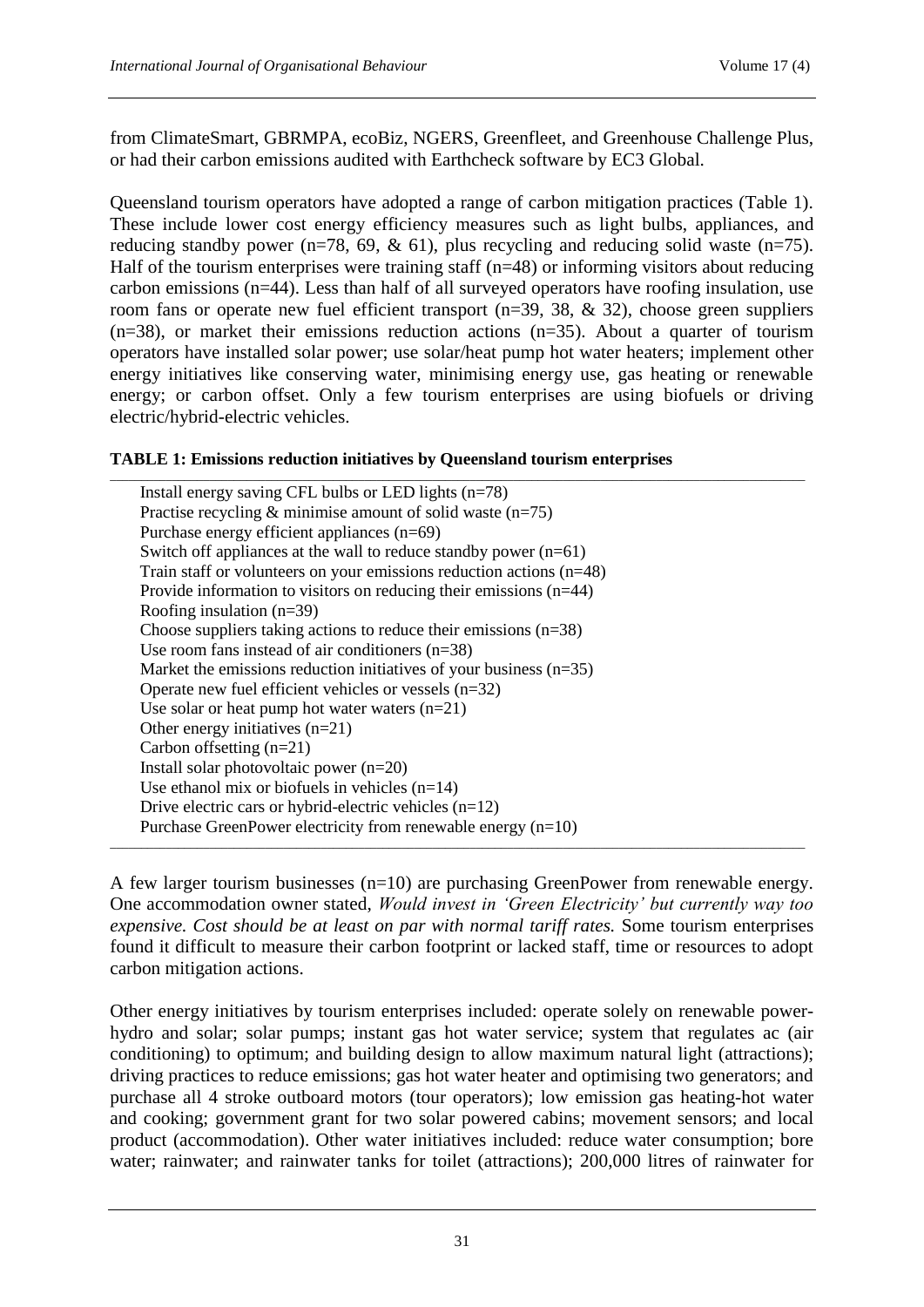washing buses, installed oil/water separator (tour operator); low pressure water system; flow restrictors; water harvesting; rainwater tanks; and drought resistant plants (accommodation).

The main reasons for implementing carbon reduction initiatives at Queensland tourism businesses were:

- Attract environmentally aware tourists to your business  $(n=68)$
- Differentiate your business as a 'climate friendly' tourism product  $(n=67)$
- Cost savings  $(n=59)$
- Certification or permit requirement  $(n=52)$
- $\bullet$  Environmental regulations (n=30), and
- $\bullet$  Other reasons (n=27).

The other reasons stated by tourism operators related to their personal environmental ethic; corporate social responsibility; customer demand; being a role model; and no mains power. A few larger enterprises (n=4) mentioned a business reporting legal requirement, such as carbon emission thresholds in the National Greenhouse Energy Reporting System (NGERS). When responses were ranked by operators from 1-4, the first ranked reasons were being a climate friendly tourism enterprise and cost savings along with environmental ethics. The second ranked reason was attracting environmentally aware tourists, with third level responses being a mix of the first three key reasons. The reasons ranked fourth were related to certification requirements (e.g. ecotourism, climate action) and environmental regulations. The other reasons ranked fourth were: *Management and staff personal commitment to being efficient*; *management company edict*; *acting as a role model for other tourism operators/local residents*; and *reinstating heritage values by refurbishing original 1930s hydro*.

## **CONCLUSIONS**

## **Organisational Behaviour for Low Carbon Tourism**

This study of carbon mitigation by tourism enterprises highlights organisational behaviour and motives of both companies and individuals for reducing carbon emissions. The Queensland tourism operators have adopted a range of carbon mitigation measures, the most popular being energy-efficiency initiatives and waste reduction. The reasons for tourism SMEs adopting carbon actions related to business and marketing benefits, environmental best practice and social responsibility. Personal environmental ethics was a stronger motive for carbon action by smaller owner-operated enterprises such as boutique accommodation and nature tours. Management commitment to carbon action and cost savings was a stronger motivation for larger tourism enterprises. Other studies of greening companies have found similar motivations for ecological responsiveness, including competitiveness, legitimacy, and social responsibility (Bansal & Roth 2000). The motivations for green practices by the ownermanagers of UK tourism and other SMEs included environmental concern, altruism, legislation, cost savings, and publicity (Revell, Stokes & Chen 2010; Vernon, Essex, Pinder & Curry 2003). As noted for the smaller owner-operators in this study, these studies found a key driver for carbon actions was the environmental concern held by owner-managers of SMEs. Further research thus needs to consider the key role of personal environmental ethics in driving carbon reduction actions by business owner-operators. The subjective and objective constraints affecting the level of behavioural engagement in climate change reduction and mitigation actions by SMEs also requires further investigation (Sutton & Tobin 2011). The impact of green practices on organisational behaviour and performance needs addressing, along with environmental, social, business and marketing benefits from greening tourism SMEs.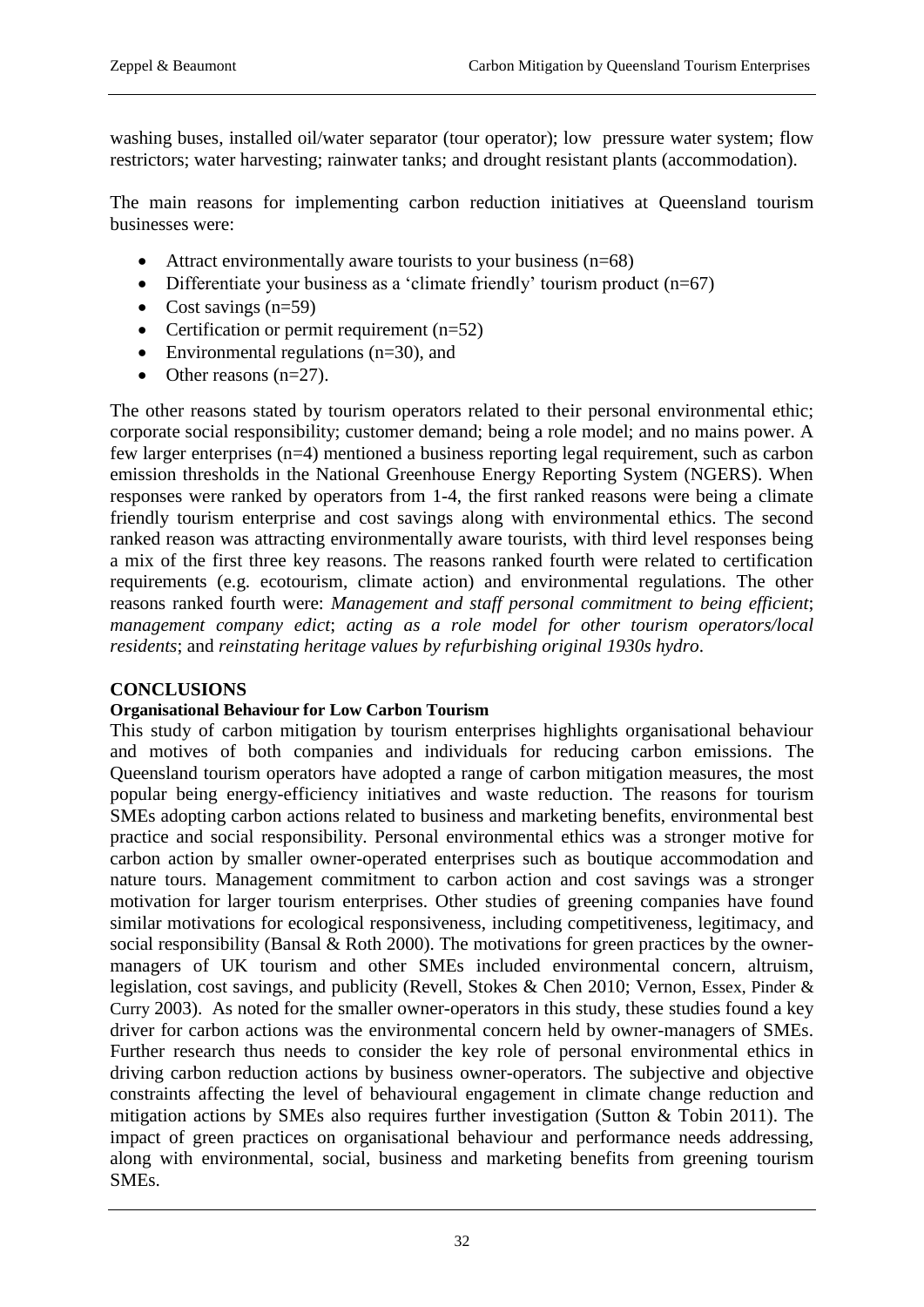## **REFERENCES**

Bansal, P & Roth, K 2000, 'Why companies go green: A model of ecological responsiveness', *Academy of Management Journal, 43*(4), 717-736.

Byrnes, TA & Warnken, J 2006, 'Greenhouse gas emissions from marine tours: A case study of Australian tour boat operators. *Journal of Sustainable Tourism,* 14 (3), 255-270.

Curtis, IA 2002, 'Environmentally sustainable tourism: A case for carbon trading at Northern Queensland hotels and resorts', *Australian Journal of Environmental Management,* 9, 27-36.

Dalton, GJ, Lockington, DA & Baldock, TE 2007, 'A survey of tourist operator attitudes to renewable energy supply in Queensland, Australia', *Renewable Energy,* 32, 567-586.

Department of Resources, Energy and Tourism (DRET) 2009, *The Climate Change Guide: Mitigation and Adaptation Measures for Australian Tourism Operators.* Canberra. Retrieved from [http://www.tourism.australia.com/en-au/industry/sustainable-tourism\\_5583.aspx](http://www.tourism.australia.com/en-au/industry/sustainable-tourism_5583.aspx)

Dwyer, L, Forsyth, P, Spurr, R & Hoque, S 2010, 'Estimating the carbon footprint of Australian tourism', *Journal of Sustainable Tourism,* 18(3), 355-376.

EC3 Global 2009, 'Sustainable Regions Executive Summary', Retrieved from <http://www.tq.com.au/>

Hoque, S, Forsyth, P, Dwyer, L, Spurr, R, Ho, TV & Pambudi, D 2010, *The carbon footprint of Queensland tourism.* Gold Coast: Sustainable Tourism CRC.

Nelson, V 2010, 'Promoting energy strategies on eco-certified accommodation websites', *Journal of Ecotourism,* 9(3), 187-200.

Queensland Tourism Industry Council (QTIC) 2008, *Climate Change: A Brief Guide for Tourism,* Brisbane: QTIC. Retrieved from [http://www.qtic.com.au](http://www.qtic.com.au/)

Revell, A, Stokes, D & Chen, H 2010, 'Small businesses and the environment: Turning over a new leaf?', *Business Strategy and the Environment,* 19*,* 273-288.

Sustainable Tourism CRC (STCRC) 2009, *The impacts of climate change on Australian tourism destinations: Developing adaptation and response strategies.* Gold Coast: Sustainable Tourism CRC.

Sutton, SG & Tobin, RC 2011, 'Constraints on community engagement with Great Barrier Reef climate change reduction and mitigation', *Global Environmental Change*, 21(3)*,*  894-905.

Tourism Queensland (TQ) (n.d.), *Tourism Action Plan to 2012: List of Actions.* Brisbane: TQ. Retrieved from<http://www.tq.com.au/>

Tourism Queensland (TQ) 2010a, 'Sustainability and climate change', Retrieved from [http://www.tq.com.au/resource-centre/sustainability-and-climate-change/sustainability-and](http://www.tq.com.au/resource-centre/sustainability-and-climate-change/sustainability-and-climate-change_home.cfm)[climate-change\\_home.cfm](http://www.tq.com.au/resource-centre/sustainability-and-climate-change/sustainability-and-climate-change_home.cfm)